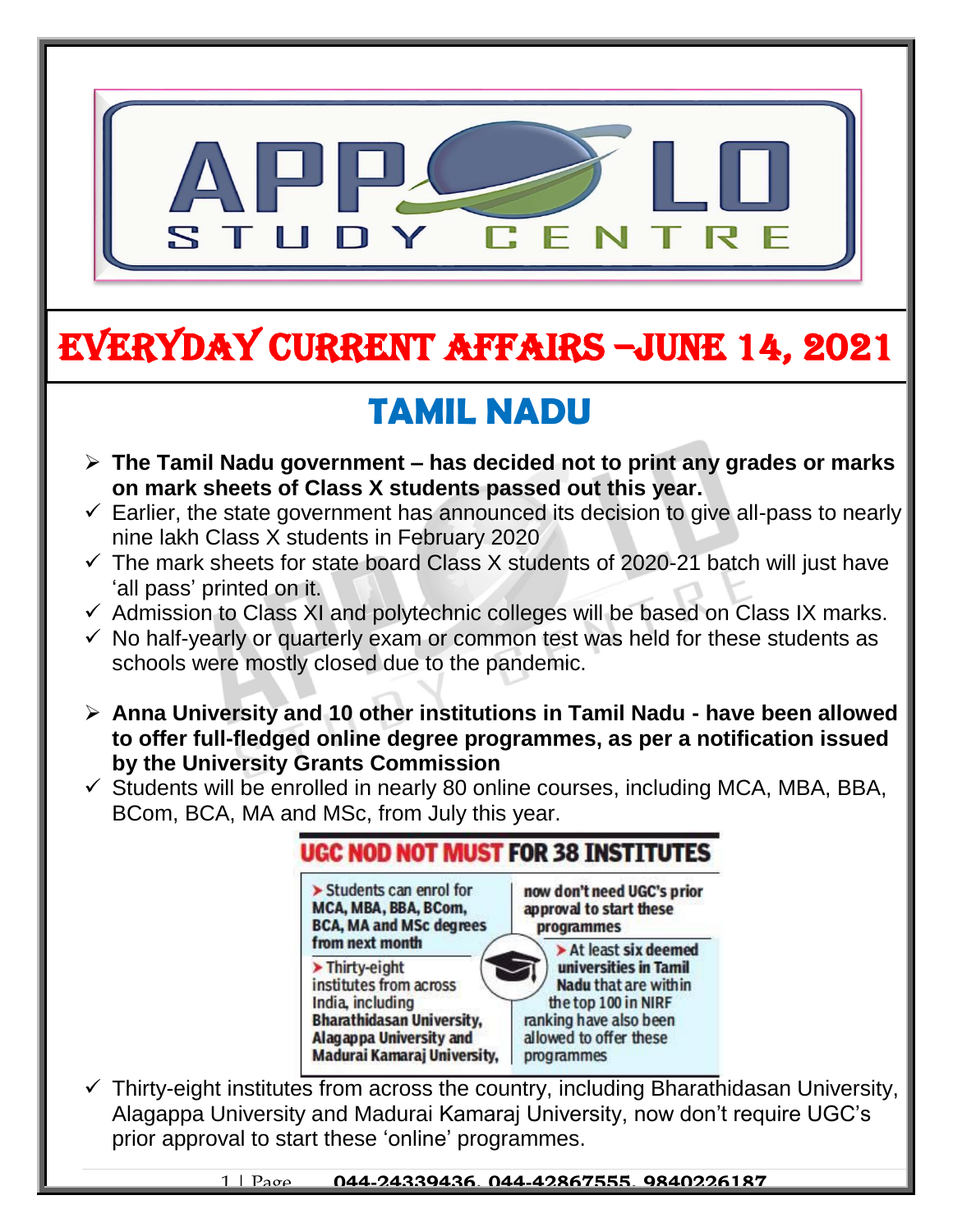$\checkmark$  At least six deemed universities in the state that are within the top 100 in NIRF ranking have also been allowed to offer these programmes.

#### **STATES**

 **Kerala government - has announced the launch of 'Kerala Knowledge Mission' to provide employment to the educated 'knowledge workers' under a single programme** 



- $\checkmark$  Chief Minister Pinarayi Vijayan inaugurated the project in Thiruvananthapuram on June 8.
- $\checkmark$  The mission will promote innovative ideas, coordinate knowledge initiatives and support young people with updated skills
- $\checkmark$  The aim of the initiative is to develop a comprehensive digital platform for educated youngsters in order to enhance knowledge and upskill them
- $\checkmark$  The Kerala government has hiked the funding for the scheme, which aims to create atleast three lakh jobs in a year, from ₹200 crore to ₹300 crore.
- $\checkmark$  Further, Kerala government also provides benefits such as insurance and loan assistance for the entrepreneurs through this platform
- $\checkmark$  Trained and educated youth can register on the portal for suitable jobs, while job training will also be given to unemployed educated youth based on their skills and demands from companies.
- $\checkmark$  Kerala Development and Innovation Strategic Council (K-DISC), a strategic think tank and advisory body set up by the government of Kerala, is spearheading the mission.
- $\checkmark$  The digital platform was developed in collaboration with Kerala University of Digital Sciences, Innovation and Technology (formerly IIITM-K)
- $\checkmark$  The project is also supported by Kerala Startup Mission and ICT Academy.

## **NATIONAL**

 **The Centre – is planning to set up 50 innovative modular hospitals across the country in the next two to three months, to face any new surge in Covid-19 cases**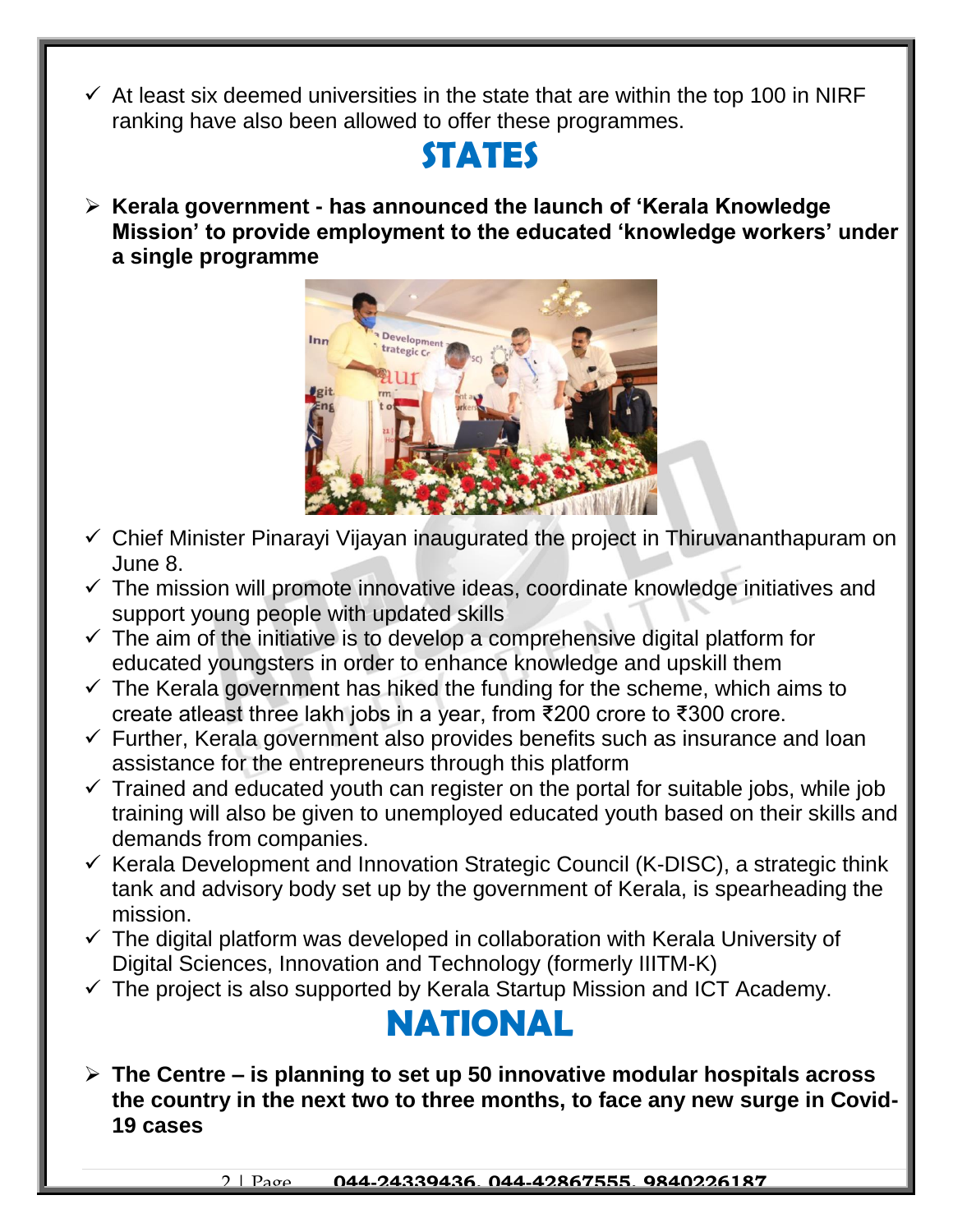- $\checkmark$  These modular hospitals will be built adjacent to an existing hospital building, as an extension of operational infrastructure
- $\checkmark$  A 100-bedded modular hospital with a dedicated zone of Intensive Care Units (ICUs) can be set up at an estimated cost of nearly ₹3 crore in three weeks
- $\checkmark$  They will be made fully operational in about six to seven weeks.
- $\checkmark$  The project, initiated by the office of principal scientific adviser K Vijay Raghavan, will be implemented in state-run and philanthropic hospitals, to startwith.
- $\checkmark$  These rapidly deployable hospitals will be highly helpful especially in rural areas and smaller towns.
- $\checkmark$  Any government hospital, having basic facilities such as electricity and water supply, and oxygen pipeline, will be eligible to have a modular hospital attached to it
- $\checkmark$  The first phase consisting of 100-bed modular hospitals will be commissioned in Bilaspur (Chhattisgarh), Amravati, Pune and Jalna (Maharashtra) and Mohali (Punjab), along with a 20-bed hospital in Raipur (Chhattisgarh).
- $\checkmark$  Further, Bengaluru will have one hospital each of 20, 50, and 100 beds in the first batch
- **The Central Board of Secondary Education (CBSE) in collaboration with Microsoft - to introduce coding and data science subjects in school curriculum from 2021-2022 academic year**
- $\checkmark$  Coding will be introduced for students of Class 6 to class 8 while data science will be introduced for Class 8 to class 12 as new skilling subjects.
- $\checkmark$  As announced in the New Education Policy 2020, the introduction of these courses is aimed at building next-generation skills and to develop skill-based curriculum for students.
- $\checkmark$  Microsoft has developed supplementary handbooks in both coding and data sciences as per the NCERT patterns and structures
- $\checkmark$  It will cover real-life examples aimed at building exposure to the ethical dimensions.
- $\checkmark$  Further, the course also includes exposure to Microsoft MakeCode, an opensource platform
- $\checkmark$  MakeCode will enable students to learn better in a gamified manner across all disciplines including mathematics, languages, and social sciences
- $\checkmark$  This also builds the foundation for AI-based applications of data science.
- **A new mobile App called 'Namaste Yoga' – was launched recently on June 11 in the 'online' curtain raiser event for 7th International Day of Yoga (IDY)**
- $\checkmark$  The event was organised by Ministry of Ayush in association with Morarii Desai National Institute of Yoga (MDNIY).
- $\checkmark$  Namaste Yoga app was launched to raise awareness about yoga and to reach it to a larger community.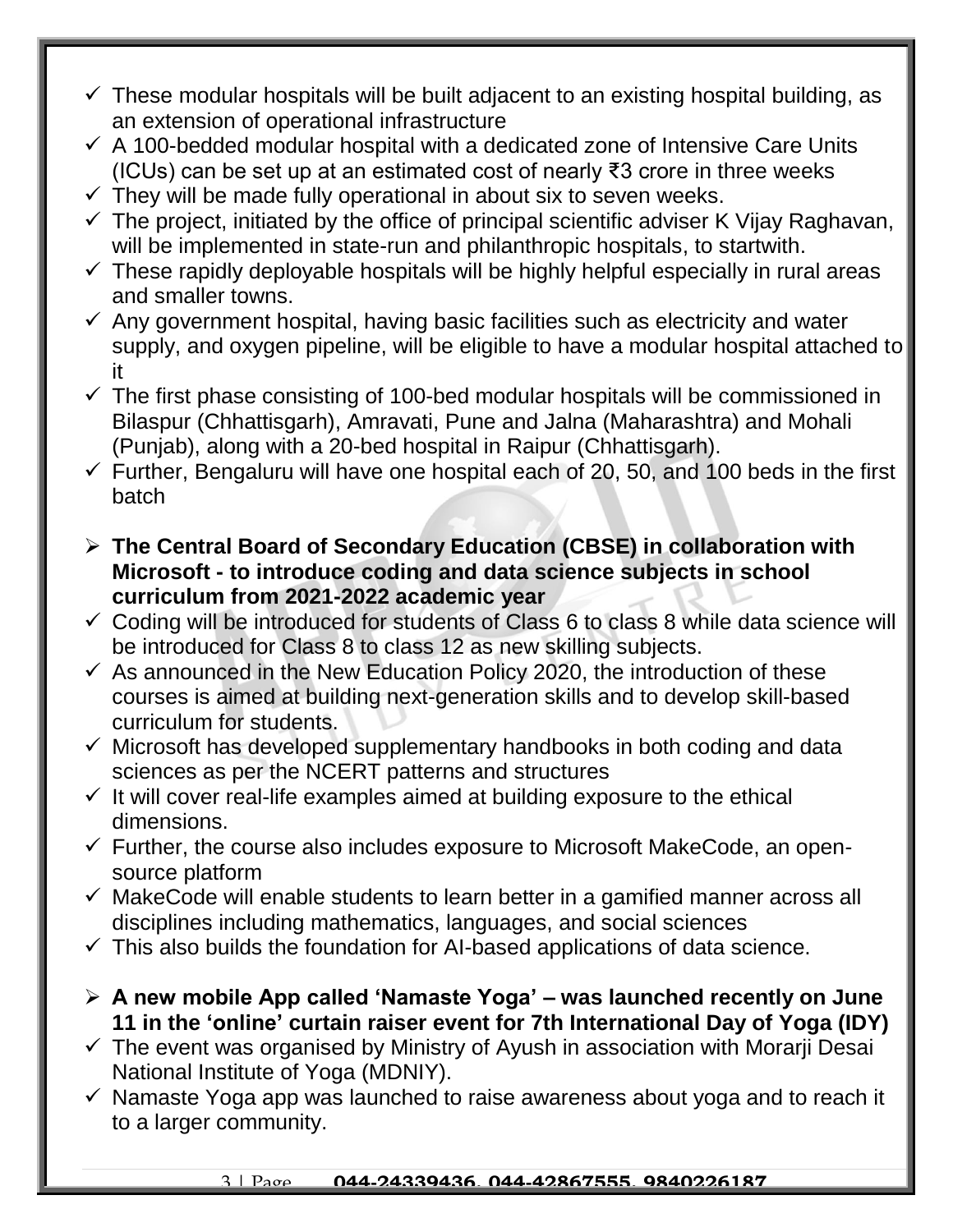

- $\checkmark$  The Information and Broadcasting Prakash Javadekar and the Union Minister of State for Ayush Kiren Rijiju participated in the event
- $\checkmark$  The 7<sup>th</sup> IDY will be observed on 21<sup>st</sup> June this year under the theme- "Be with Yoga, Be at home".
- $\checkmark$  India had proposed the idea of IDY during the opening of 69th session of the United Nations General Assembly (UNGA) in 2014.
- $\checkmark$  The UN passed resolution in December 2014 and proclaimed 21st June as IDY.
- $\checkmark$  The first ever International Yoga Day was celebrated in 2015 at Rajpath, New Delhi.
- $\checkmark$  It created Guinness World Records for being world's largest yoga session with the participation of 35,985 people from 84 countries

## **CONFERENCES & SUMMITS**

 **Prime Minister Narendra Modi - was invited to speak as the lead speaker on a session on 'Open Societies' at the G-7 summit on June 13**

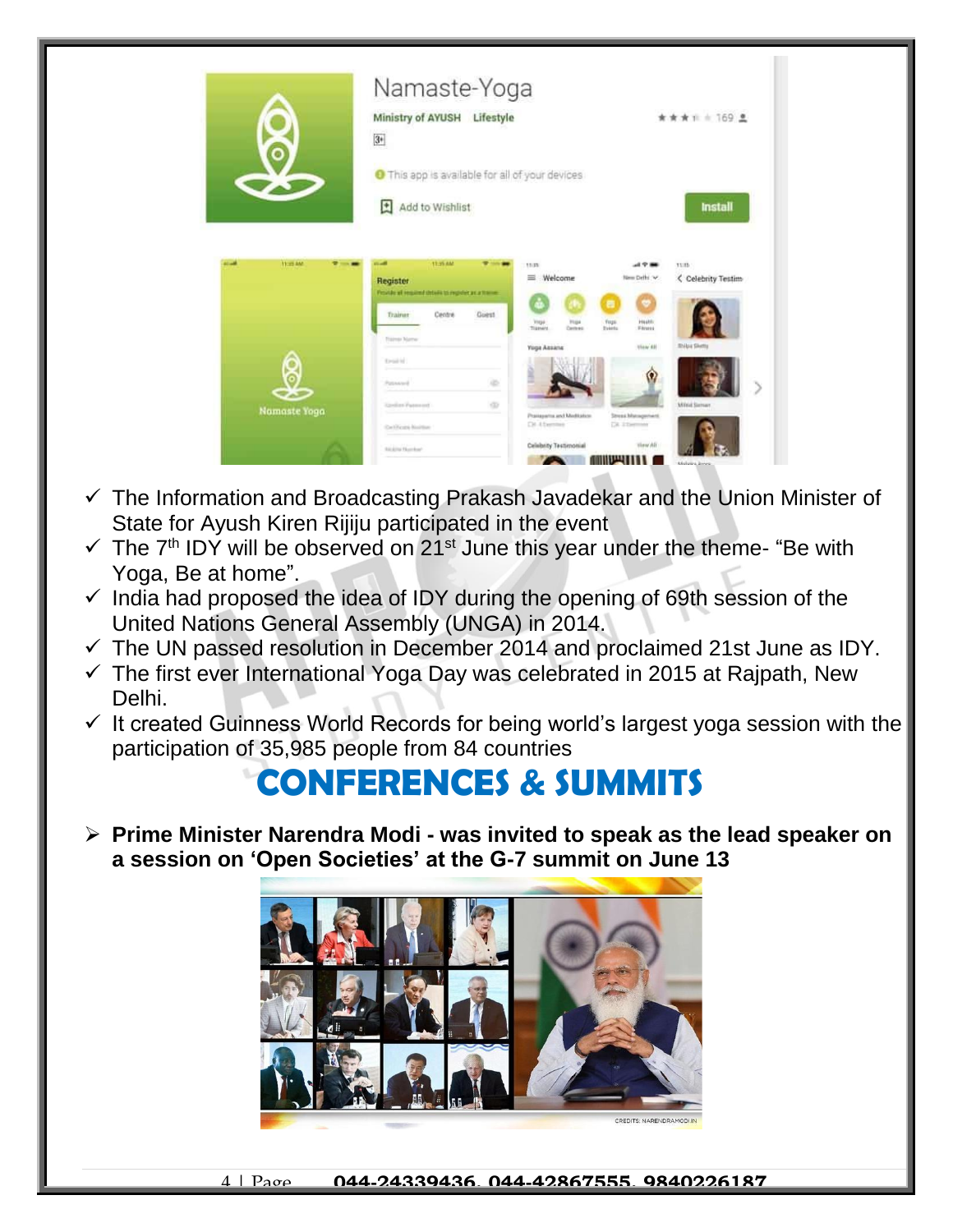- $\checkmark$  Describing India as a natural ally of G7, PM Modi said that open societies were particularly vulnerable to disinformation and cyber attacks
- $\checkmark$  The leaders later adopted the 'Open Societies Statement' that hailed, among other things, freedom of expression in both online and offline modes.
- $\checkmark$  Further, the G7 leaders underlined their commitment to a free, open and a rulesbased Indo-Pacific and resolved to collaborate with partners in the region.
- $\checkmark$  In another session on 'Climate change', PM Modi highlighted the planet's atmosphere, biodiversity and oceans could only be protected by countries acting together on climate change.
- $\checkmark$  Speaking about India's unwavering commitment to climate action, he mentioned the commitment by Indian Railways to achieve net zero emissions by 2030.

### **PERSONALITIES**

- **For the first time ever, three women guards – were deployed in the forests of the country's second highest mountain, Nanda Devi, at over 25,000 feet high**
- $\checkmark$  Durga Sati, 32, Roshni Negi, 25, and Mamta Kanwasi, 33 have been chosen to patrol the mountains at 14,500 feet
- $\checkmark$  The guards will help protecting rare animals like snow leopards, Himalayan bears and blue sheep — and plants — Himalayan viagra and thousands of medicinal herbs



- $\checkmark$  Till now, the women forest guards would go up to 11,150 feet till Laata.
- $\checkmark$  Now, the three women guards went up to Dharasi (14,500 feet), their final destination through trekking the hills.
- $\checkmark$  Both Durga and Mamta have been forest guards for 12 years.

# **SCIENCE, TECHNOLOGY & ENVIRONMENT**

- **The European Space Agency (ESA) – has recently announced about the launch of a new probe called 'EnVision' to study Venus by 2030**
- $\checkmark$  Recently, it has to be recalled that American Space agency NASA decided to send two robotic missions - DAVINCI+ and VERITAS - to the planet.
- $\checkmark$  Envision will be the next orbiter to circle Venus and study the planet from its inner core to upper atmosphere to determine its evolution vis-à-vis earth.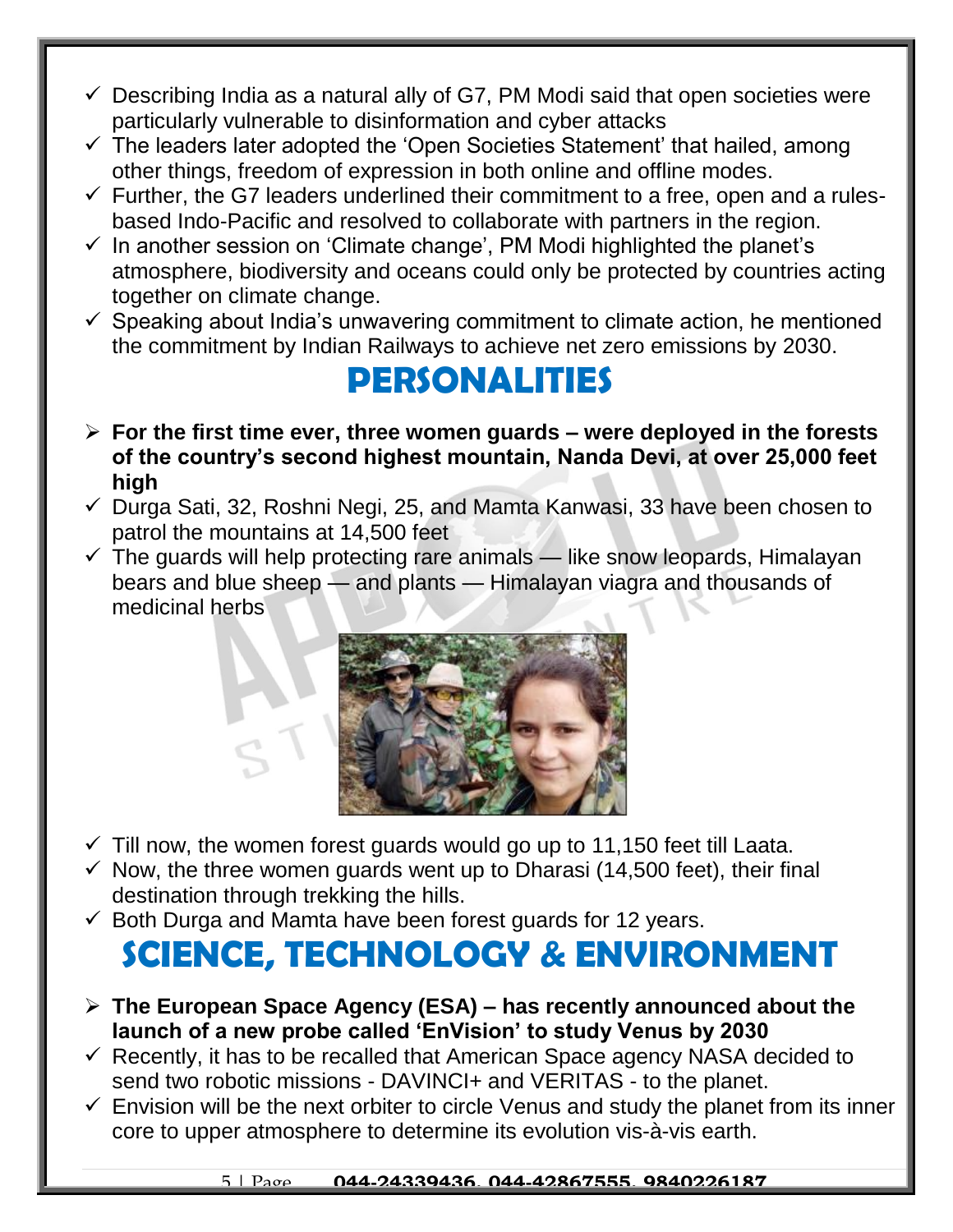- $\checkmark$  However, NASAs two missions will enter into atmosphere of Venus for performing experiments.
- $\checkmark$  Venus is the closest planet of Earth in inner solar system and is similar in size & composition to Earth.
- $\checkmark$  However, Venus is not inhabitable like Earth and has a toxic atmosphere with thick sulphuric acid-rich clouds.
- **Indian Council of Agricultural Research (ICAR)-Indian Institute of Spices Research (IISR) – was granted the patent for black pepper micronutrient foliar formulation technology**
- $\checkmark$  The technology improves quality of produce and is environment-friendly
- $\checkmark$  ICAR-IISR submitted an application for patent in 2013 to the patent office under Central government.
- $\checkmark$  The black pepper-specific micronutrient formulation was developed by a team comprising of three scientists- Dr. V. Srinivasan, Dr. S. Hamza and Dr. R. Dinesh.
- $\checkmark$  Seven entrepreneurs have expressed interest in the technology for commercial production
- $\checkmark$  ICAR-IISR has developed similar micronutrient foliar formulations for major spices like black pepper, turmeric, ginger and cardamom to overcome micronutrient deficiencies.
- $\checkmark$  Micronutrient mixture for black pepper was developed to fulfil requirements of black pepper crop by maintaining optimal ratio of secondary micronutrients such as zinc, magnesium and boron in leaf.
- $\checkmark$  This method is recommended for black pepper as a foliar spray during spike initiation as the monsoon begins.

# **APPOINTMENTS**

 **The U.N. General Assembly - has approved the appointment of Costa Rican economist Rebecca Grynspan, as the Secretary-General of the UN Conference on Trade and Development (UNCTAD).**



 $\checkmark$  Former vice president of Costa Rica, Rebecca is the first woman and a first person from a Central American country to be appointed as the Secretary General of the UN body, promoting trade and development.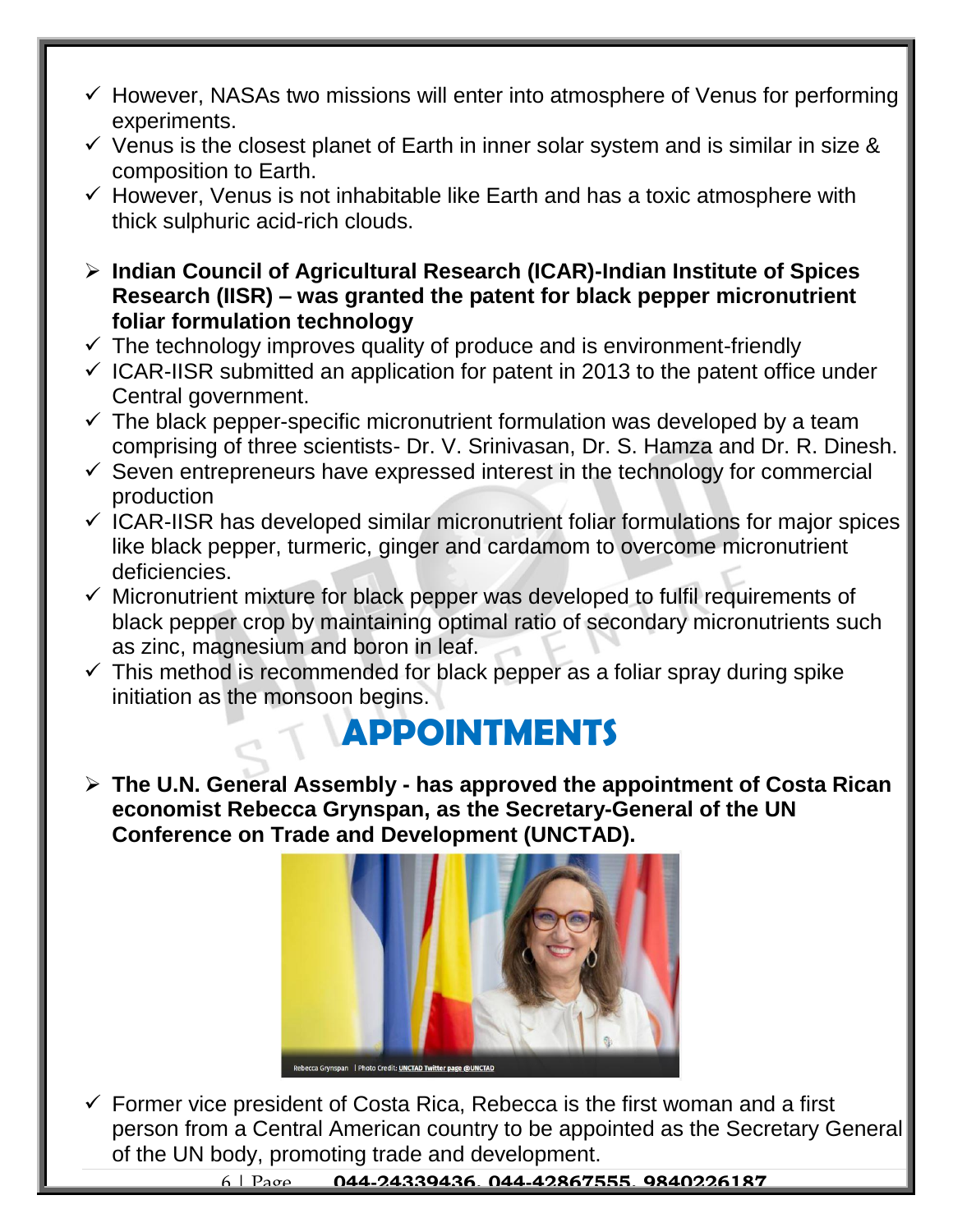- $\checkmark$  She was nominated to the post by UN Secretary-General Antonio Guterres.
- $\checkmark$  Rebecca has held several high-level positions including, among others, former under secretary-general of the UN and associate administrator of the UN Development Programme (UNDP) from 2010 to 2014
- $\checkmark$  Since 2014, Rebecca has been secretary-general of the Ibero-American General Secretariat, which makes preparations for Ibero-American summits
- $\checkmark$  She has also served as UNDP's regional director for Latin America and the Caribbean, a member of the High-level Panel on Financing for Development, and vice president of Costa Rica (1994 to 1998).

### **OBITUARY**

 **Mahavir Chakra (MVC) awardee Brig (Retd) Raghubir Singh Rajawat** – **passed away due to age-related issues on June 13 in Jaipur.**



- $\checkmark$  Singh was from 18 Rajputana Rifles and had received a sword from Maharaja Sawai Man Singh as a token of honour.
- $\checkmark$  He handled the post of Provost Marshal of Military Police with the responsibility to monitor 1 lakh Pakistani soldiers in the Bangladesh surrender camp.
- $\checkmark$  He was also the sarpanch of Soda village, a position which was held by his granddaughter Chhavi Rajawat 20 years later
- $\checkmark$  Chhavi Rajawat was the first woman sarpanch in the country with an MBA degree.
- $\checkmark$  Singh was commissioned in the Sawaiman Guards as a second lieutenant in 1943 and fought several wars, including World War II.
- $\checkmark$  He participated in the Burma war in 1944 and went to Japan to fight.
- $\checkmark$  Thereafter, he fought in the Indo-Pak war of 1947-48 in the Uri sector immediately after Independence.
- $\checkmark$  During the war of North and South Korea in 1954, he was posted as chairman of the Neutral Nations Representative Commission (NNRC) as part of the peacekeeping force.
- $\checkmark$  During the 1958-59 Israel-Egypt war, he was part of the United Nations Emergency Force.